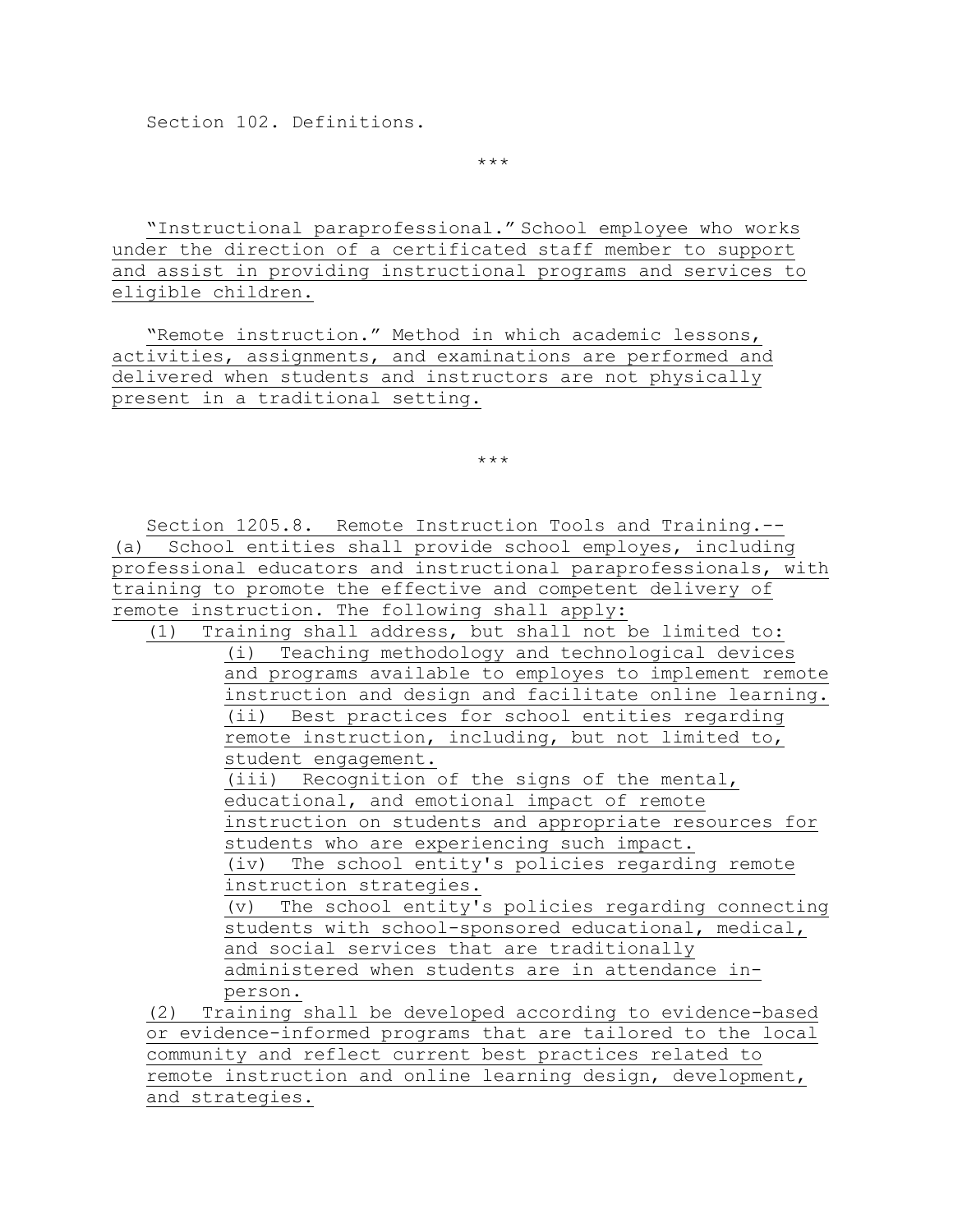(3) School employes required to undergo continuing professional education under section 1205.2 or 1205.5 shall receive credit toward the school employes' continuing professional education requirements if the training program has been approved by the Department of Education. (4) The school entity shall make a reasonable effort to facilitate a time and location for school employes under this section to participate in the training during paid working  $\overline{\overline{\phantom{a}}\phantom{a}}$  hours or in-service training.

(b) the department shall promulgate regulations related to the competencies and concepts that shall be provided and completed in the remote and online instruction training.

(c) As used in this section, the following words and phrases shall have the meanings given to them in this subsection:

"Evidence-based" shall have the meaning given in section 8101(21) of the Every Student Succeeds Act (Public Law 114-95, 129 Stat. 1802).

"School employe" shall have the meaning given to the term "professional employe" in section 1101(1).

"School entity" shall mean a public school, including a school district, charter school, cyber charter school, regional charter school, intermediate unit or area career and technical school, a private school or a nonpublic school.

(1205.7 added June 28, 2019, P.L.146, No.18)

\*\*\*

Section 1207.5. Remote Instruction Academic Preparation Requirements

- (a) Notwithstanding any other provision of law, a baccalaureate teacher preparation program operating in the Commonwealth shall provide courses and experiences in professional studies which seek to develop knowledge and skills related to the most current remote instruction and online learning tools, programs, design and methodology.
	- (i) Each baccalaureate teacher preparation program shall review its curriculum related to remote instruction and implement the necessary changes and updates to remain current with evidence-based findings as deemed necessary by the Department of Education of the Commonwealth.
- (b) The Department of Education of the Commonwealth shall promulgate regulations which seek to offer guidance to